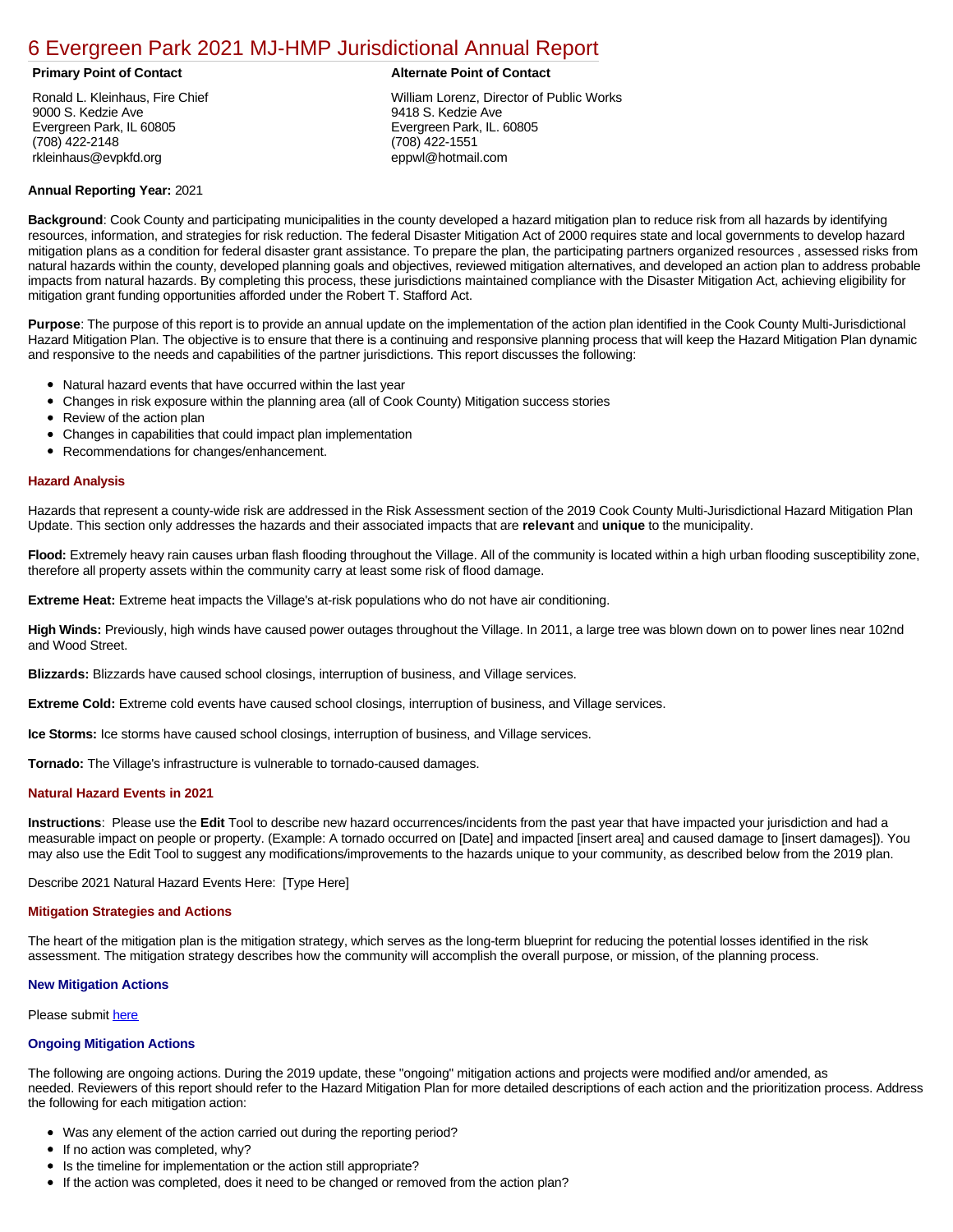| <b>TABLE: HAZARD MITIGATION ACTION PLAN MATRIX</b>                                                                                                                                                                      |             |                                                       |                                    |                                                                                            |                                                                                                                                   |                          |                                                      |                                                            |  |  |  |
|-------------------------------------------------------------------------------------------------------------------------------------------------------------------------------------------------------------------------|-------------|-------------------------------------------------------|------------------------------------|--------------------------------------------------------------------------------------------|-----------------------------------------------------------------------------------------------------------------------------------|--------------------------|------------------------------------------------------|------------------------------------------------------------|--|--|--|
| <b>Completion status legend:</b><br>$N = New$<br>$O =$ Action Ongoing toward Completion<br>$R =$ Want Removed from Annex<br>$C = Project Completed$<br>$X = No$ Action Taken                                            |             |                                                       |                                    |                                                                                            |                                                                                                                                   |                          |                                                      |                                                            |  |  |  |
| 2021 Status                                                                                                                                                                                                             | 2020 Status | 2019 Status                                           | <b>Hazards</b><br><b>Mitigated</b> | <b>Objectives</b><br>Met                                                                   | <b>Lead Agencies</b>                                                                                                              | <b>Estimated</b><br>Cost | Sources of<br><b>Funding</b>                         | <b>Timeline/Projected</b><br><b>Completion Date</b><br>(a) |  |  |  |
| Action E8.1—Where appropriate, support retrofitting, purchase, or relocation of structures in hazard-prone areas to prevent future structure damage. Give<br>priority to properties with exposure to repetitive losses. |             |                                                       |                                    |                                                                                            |                                                                                                                                   |                          |                                                      |                                                            |  |  |  |
| <b>Status Description:</b>                                                                                                                                                                                              |             |                                                       |                                    |                                                                                            |                                                                                                                                   |                          |                                                      |                                                            |  |  |  |
|                                                                                                                                                                                                                         |             | Removed                                               | All                                | 7, 13                                                                                      | Village of<br>Evergreen Park                                                                                                      | High                     | <b>FEMA Hazard</b><br>Mitigation<br>Grants           | Removed                                                    |  |  |  |
| Action E8.2—Continue to support the countywide actions identified in this plan.                                                                                                                                         |             |                                                       |                                    |                                                                                            |                                                                                                                                   |                          |                                                      |                                                            |  |  |  |
| <b>Status Description:</b>                                                                                                                                                                                              |             |                                                       |                                    |                                                                                            |                                                                                                                                   |                          |                                                      |                                                            |  |  |  |
| O                                                                                                                                                                                                                       |             | Ongoing                                               | All                                | Αll                                                                                        | Village of<br>Evergreen Park                                                                                                      | Low                      | <b>General Fund</b>                                  | Short- and Long-<br>term                                   |  |  |  |
|                                                                                                                                                                                                                         |             |                                                       |                                    | Action E8.3—Actively participate in the plan maintenance strategy identified in this plan. |                                                                                                                                   |                          |                                                      |                                                            |  |  |  |
| <b>Status Description:</b>                                                                                                                                                                                              |             |                                                       |                                    |                                                                                            |                                                                                                                                   |                          |                                                      |                                                            |  |  |  |
|                                                                                                                                                                                                                         |             | Completed                                             | All                                | 3, 4, 6                                                                                    | DHSEM, Village<br>of Evergreen<br>Park                                                                                            | Low                      | <b>General Fund</b>                                  | Completed                                                  |  |  |  |
|                                                                                                                                                                                                                         |             |                                                       |                                    |                                                                                            | Action E8.4—Consider participation in incentive-based programs such as Tree City and StormReady.                                  |                          |                                                      |                                                            |  |  |  |
| <b>Status Description:</b>                                                                                                                                                                                              |             |                                                       |                                    |                                                                                            |                                                                                                                                   |                          |                                                      |                                                            |  |  |  |
| O                                                                                                                                                                                                                       |             | Ongoing                                               | All                                | 3, 4, 5, 6, 7, 9,<br>10, 11, 13                                                            | Village of<br>Evergreen Park                                                                                                      | Low                      | <b>General Fund</b>                                  | Long-term                                                  |  |  |  |
| Action E8.5—Continue to maintain the minimum National Flood Insurance Program participation requirement for communities with no mapped Special Flood<br>Hazard Area.                                                    |             |                                                       |                                    |                                                                                            |                                                                                                                                   |                          |                                                      |                                                            |  |  |  |
| <b>Status Description:</b>                                                                                                                                                                                              |             |                                                       |                                    |                                                                                            |                                                                                                                                   |                          |                                                      |                                                            |  |  |  |
| O                                                                                                                                                                                                                       |             | Ongoing                                               | Flooding,<br>Severe<br>Weather     | 4, 6, 9                                                                                    | Village of<br>Evergreen Park                                                                                                      | Low                      | <b>General Fund</b>                                  | Short-term and<br>Ongoing                                  |  |  |  |
|                                                                                                                                                                                                                         |             |                                                       |                                    |                                                                                            | Action E8.6—Integrate the hazard mitigation plan into other plans, programs, or resources that dictate land use or redevelopment. |                          |                                                      |                                                            |  |  |  |
| <b>Status Description:</b>                                                                                                                                                                                              |             |                                                       |                                    |                                                                                            |                                                                                                                                   |                          |                                                      |                                                            |  |  |  |
| O                                                                                                                                                                                                                       |             | Ongoing                                               | All                                | 3, 4, 6, 10, 16                                                                            | Village<br>Engineers                                                                                                              | Low                      | <b>General Fund</b>                                  | Short-term                                                 |  |  |  |
| Action E8.7—Consider the development and implementation of a Capital Improvements Program (CIP) to increase the Village's regulatory, financial and<br>technical capability to implement mitigation actions.            |             |                                                       |                                    |                                                                                            |                                                                                                                                   |                          |                                                      |                                                            |  |  |  |
| <b>Status Description:</b>                                                                                                                                                                                              |             |                                                       |                                    |                                                                                            |                                                                                                                                   |                          |                                                      |                                                            |  |  |  |
| O                                                                                                                                                                                                                       |             | Ongoing                                               | All                                | 1, 2, 7                                                                                    | <b>Public Works</b>                                                                                                               | High                     | CIP component<br>of General Fund<br>(if implemented) | Long-term                                                  |  |  |  |
| Action E8.8—Consider mass notification options for reduction of damage, injuries and/or deaths.                                                                                                                         |             |                                                       |                                    |                                                                                            |                                                                                                                                   |                          |                                                      |                                                            |  |  |  |
| <b>Status Description:</b>                                                                                                                                                                                              |             |                                                       |                                    |                                                                                            |                                                                                                                                   |                          |                                                      |                                                            |  |  |  |
| O                                                                                                                                                                                                                       |             | Ongoing                                               | Severe<br>Weather                  | 1, 3, 5, 7                                                                                 | Fire Department                                                                                                                   | Medium                   | <b>General Fund</b>                                  | Short-term                                                 |  |  |  |
|                                                                                                                                                                                                                         |             | Action E8.9-Upgrade senior citizens' weather shelter. |                                    |                                                                                            |                                                                                                                                   |                          |                                                      |                                                            |  |  |  |
| <b>Status Description:</b>                                                                                                                                                                                              |             |                                                       |                                    |                                                                                            |                                                                                                                                   |                          |                                                      |                                                            |  |  |  |
| С                                                                                                                                                                                                                       |             | Complete                                              | Severe Winter<br>Weather           | 2, 3                                                                                       | <b>Public Works</b>                                                                                                               | Low                      | <b>General Fund</b>                                  | Completed                                                  |  |  |  |
| Action E8.10-Upgrade emergency warning system based on NOAA notifications.                                                                                                                                              |             |                                                       |                                    |                                                                                            |                                                                                                                                   |                          |                                                      |                                                            |  |  |  |
| <b>Status Description:</b>                                                                                                                                                                                              |             |                                                       |                                    |                                                                                            |                                                                                                                                   |                          |                                                      |                                                            |  |  |  |
| O                                                                                                                                                                                                                       |             | Ongoing                                               | Tornado                            | 1, 3, 5, 7                                                                                 | Fire Department                                                                                                                   | Low                      | <b>General Fund</b>                                  | Short-term                                                 |  |  |  |
| Action E8.11-MU-15 Improve Household Disaster Preparedness.                                                                                                                                                             |             |                                                       |                                    |                                                                                            |                                                                                                                                   |                          |                                                      |                                                            |  |  |  |
| <b>Status Description:</b>                                                                                                                                                                                              |             |                                                       |                                    |                                                                                            |                                                                                                                                   |                          |                                                      |                                                            |  |  |  |